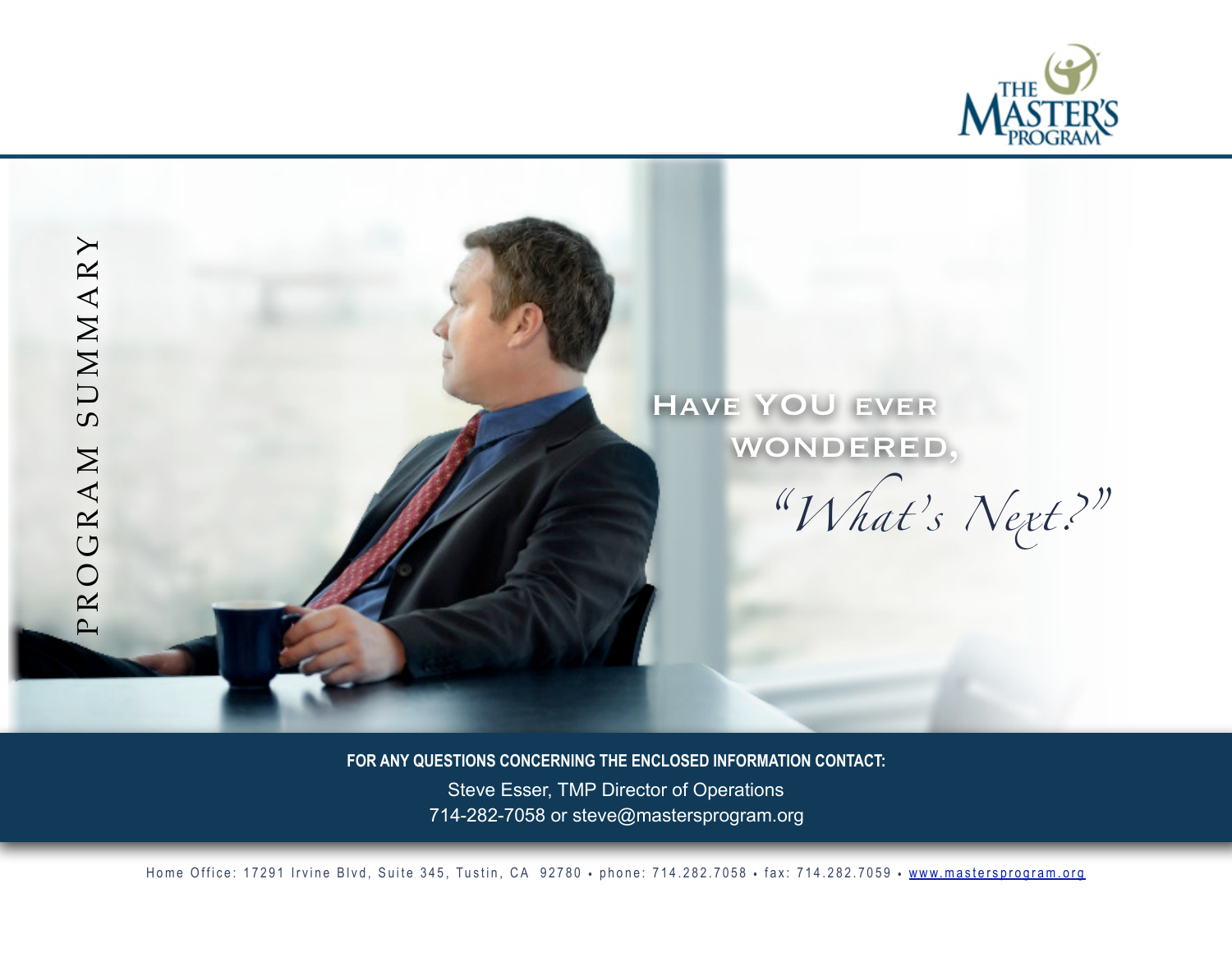

# **PROGRAM SUMMARY**

## The Master's Program Prepares Christian Leaders

**The Master's Program (TMP)** brings together area Christian leaders led by one of our leadership coaches to help you learn to leverage yourself for Kingdom work. We advocate leadership coaching from a Christ-centered perspective to prepare Christ followers to change their world and build God's Kingdom.

# Kingdom Building Lifestyle -- Life Mastery

Created by Bob Shank and led by a **TMP Coach**, this Kingdom building lifestyle program will change your outlook from business success to Kingdom significance. **The Master's Program** will help you lead by learning to live an irresistible lifestyle accompanied by influential works of service. **TMP** provides the direction and tools necessary to create balance, margin, and focus.

If you want to take the next step to creating greater value for Christ Jesus (the Master), join **TMP** and let us serve you.





Bob Shank - Founder and CEO **Attain Kingdom Fitness through Life Mastery** Move from Success to Significance

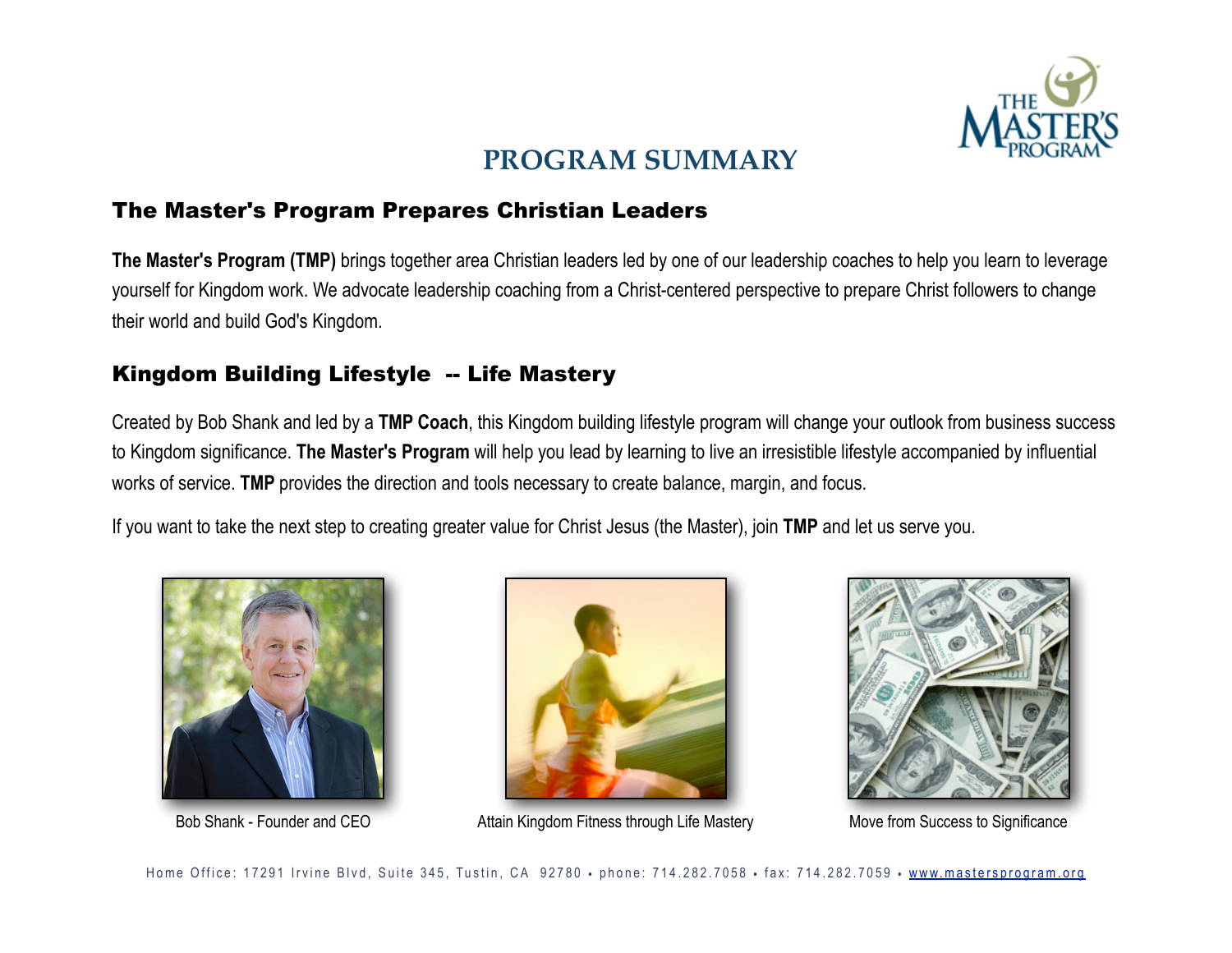

#### MISSION

#### **BENEFITS**

**The Master's Program** is an exceptional opportunity for Christian business and ministry leaders to discover their unique Kingdom Calling in order to maximize their potential for Kingdom influence.

**TMP**'s structure is similar to an executive graduate program. Marketplace and ministry professionals move deliberately through a process that brings tools, training, outside resources, peer interaction and real-life examples so participants get the maximum experience out of minimal time commitment.

**TMP** is intentionally holistic in its emphasis and focuses first on the participant's ability to achieve fitness in the personal, family, professional and Kingdom realms of life.

**TMP** helps each participant maximize his fruitfulness by coaching him toward a life of reduced distractions, increased margin, and personal entrepreneurship.

Come experience **TMP**'s leadership training and maximize your Kingdom efforts in your area of the country.

Attend **The Master's Program** and receive resources, obtain practical tools, and experience personal accountability. Active participants in **TMP**:

- ! Learn the value of Kingdom-leadership in a biblical framework
- ❖ Leverage career to gain results in targeted Kingdom work
- ❖ Dream with area Christian leaders
- ❖ Discover God-given strengths
- ❖ Reveal and identify God-honoring passions
- ◆ Maximize God-designed potential
- ! Experience freedom to dream God-sized dreams
- ! Attain greater balance, margin, and focus
- ! Create and execute a plan to fulfill individual Kingdom Calling to produce results of eternal significance

**The Master's Program** provides a roadmap to find unique ability through this original program.

*"TMP opened my eyes and my heart to what GOD had intended for me on earth. I now see things completely different than I did before and I see the beauty of the Lord in many more places."* 

> Mark Colello, CEO Innovalarm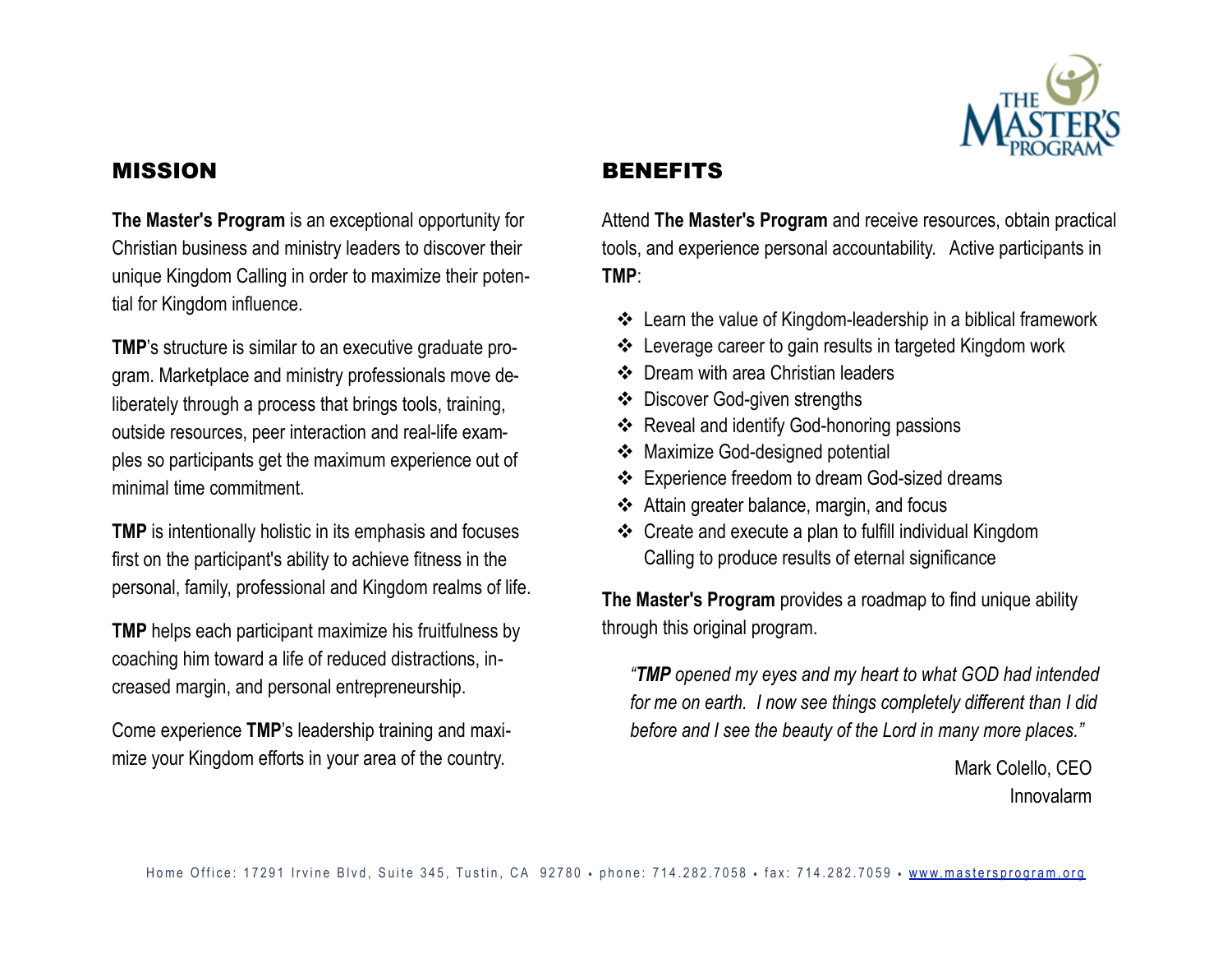# TMP CURRICULUM

The three year curriculum construct of **The Master's Program** addresses three primary themes essential for Kingdom leadership impact: balance, margin, and focus.

#### BALANCE

The prerequisite for Kingdom leadership is a transformed life, changed in accordance with biblical principles applied in real-time. This emphasis in **The Master's Program** assumes that many key facets of wholeness have been seen as independent segments; in **The Master's Program**, these segments are connected and combined as integrated systems. With *balance*, the Kingdom leader achieves *authenticity* in professional, personal, and Kingdom relationships.

#### MARGIN

Modern leadership presumes more commitment than capacity, leaving the leader overwhelmed and unavailable for significant Kingdom assignments. The emphasis in **TMP** applies the Pareto – 80/20 – Principle to life's key roles, allowing enhanced results from reduced efforts, creating white space now available for new engagements never possible before.

With *margin* in the resources of time, energy, and money, the Kingdom leader achieves *availability* in the relational and Kingdom realms of life.





Volunteer activities and board or committee positions are frequently the full extent of a leader's Kingdom identity. The most crucial discovery a Kingdom leader will ever make is the mystery of his unique, personal Kingdom Calling. This individualized imprint will define the Kingdom leader's place of essential irreplaceability. With *focus*, a God-honoring leader achieves *leverage* for future Kingdom opportunities.

FOCUS

During **TMP**, each participant's group convenes for 12 full-day interactive content sessions. Spaced quarterly and covering over 700 pages of curriculum, **The Master's Program** establishes a comprehensive, holistic, and biblical leadership worldview.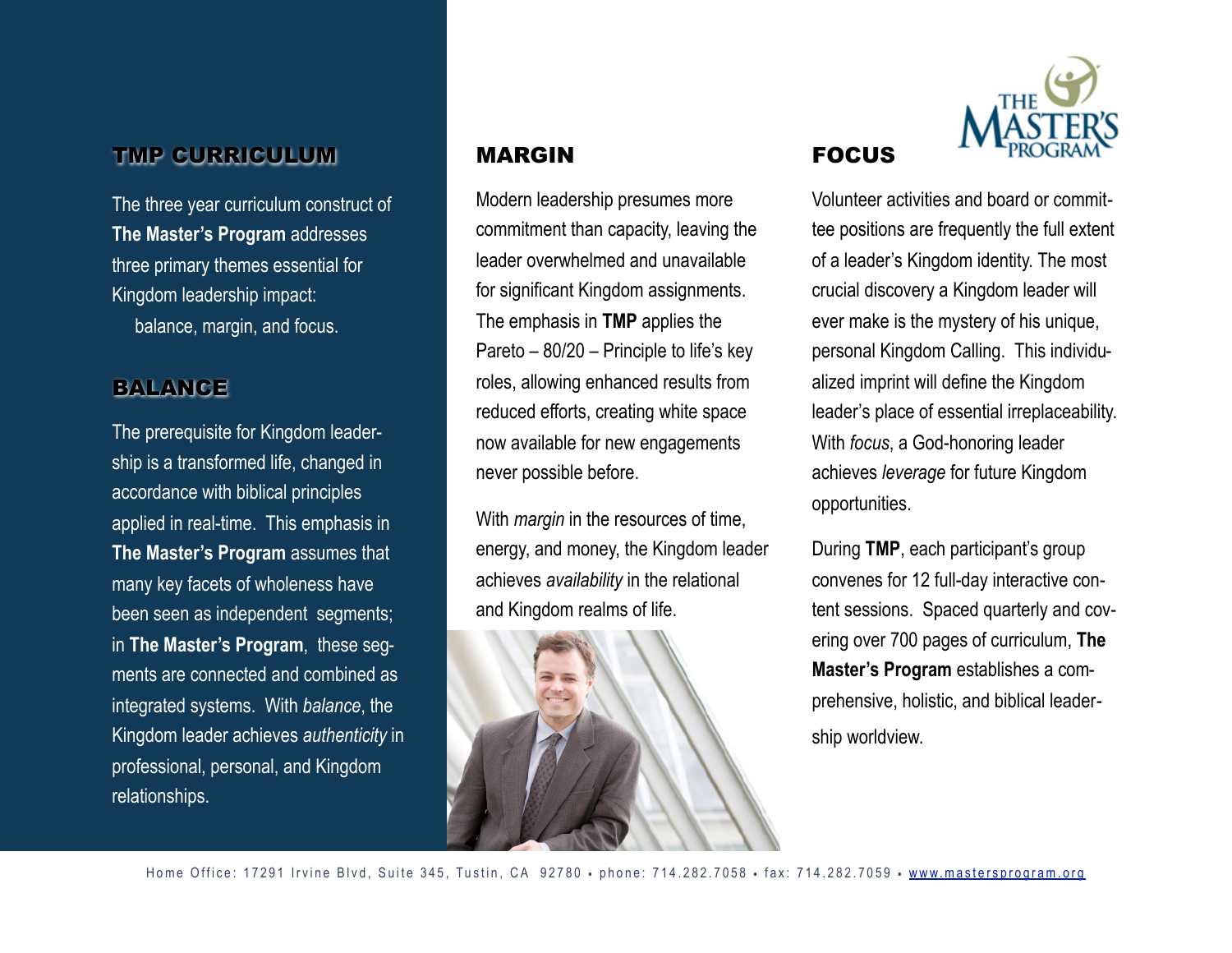*"The Master's Program is the ultimate find for business and professional men who are tired of listening without learning. It is a hands-on, spiritually relevant adventure worth every minute of the investment -- a* diamond discovery."

> -- Howard Hendricks Dallas Theological Seminary

*"Bob Shank is the only senior/CEO with experience in all three categories:* 

- • *business*
- • *the local church*
- • *the parachurch."*

-- Bob Buford Founder of Halftime Ministry

## **HISTORY**

Spending the "first-half" of his life as a successful entrepreneurial businessman, Bob Shank made the switch from corporate to parachurch by founding Priority Living, Inc., a not-for-profit organization which ministers to the needs of Christian leaders in the Southern California marketplace. After a five year assignment as senior pastor at a California mega-church, Bob Shank launched **The Master's Program** to provide strategic life and leadership mentoring for Christian leaders throughout North America and Canada.

Today, over 2,000 Christian leaders have either graduated from or are now participating in **The Master's Program**.

Due to the increasing demand for **TMP** across North America, select **TMP** graduates are now operating as **TMP** Coaches in their "second-half," preparing Christian leaders at regional venues.

Bob and Cheri have been married since 1971 and have two adult daughters, two sons-in-law, and six grandchildren also residing in Southern California. Bob also participates on the following boards of directors: Harvest Christian Fellowship, Samaritan's Purse, Reasons to Believe, Foundation for Christian Stewardship, and The Barnabas Group.

Home Office: 17291 Irvine Blvd, Suite 345, Tustin, CA 92780 • phone: 714.282.7058 • fax: 714.282.7059 • [www.mastersprogram.org](http://www.mastersprogram.org)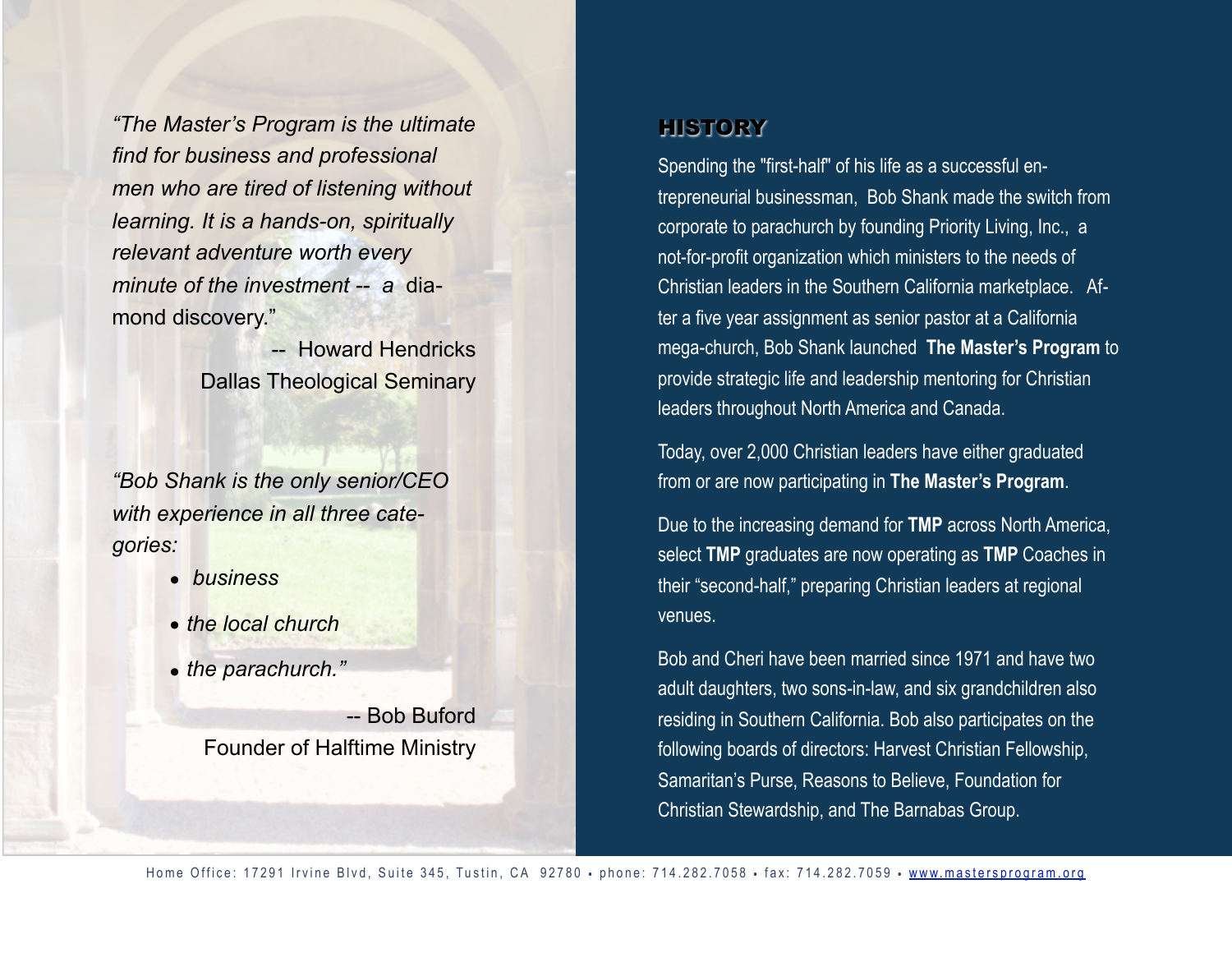#### APPLY

**The Master's Program** holds 12 quarterly sessions over a three year period in an environment that fosters full engagement and inspiration to dream big**. Each of these sessions is led by a TMP Coach.** 

**The Master's Program** is offered to men who fit the biblical standards for potential Kingdom leadership and who support the ministry of Priority Living, Inc. through a monthly pledge. The pledge is not a feefor-services, but rather a contribution to the ministry of **The Master's Program (TMP)** of Priority Living, Inc., a 501(c)(3) organization.

The pledge consists of both a not-for-profit gift and a fee for tangible items. Tangible items consist of meals and materials and are not tax deductible. Non-profit contributions are a non-refundable gift and tax deductible.

The pledge is \$299 per month for thirty-six months.

Gifts from foundations or trusts are also welcomed. Both checks or credit cards are acceptable forms for giving.

To enroll online, go to:<https://mastersprogram.org/enroll>